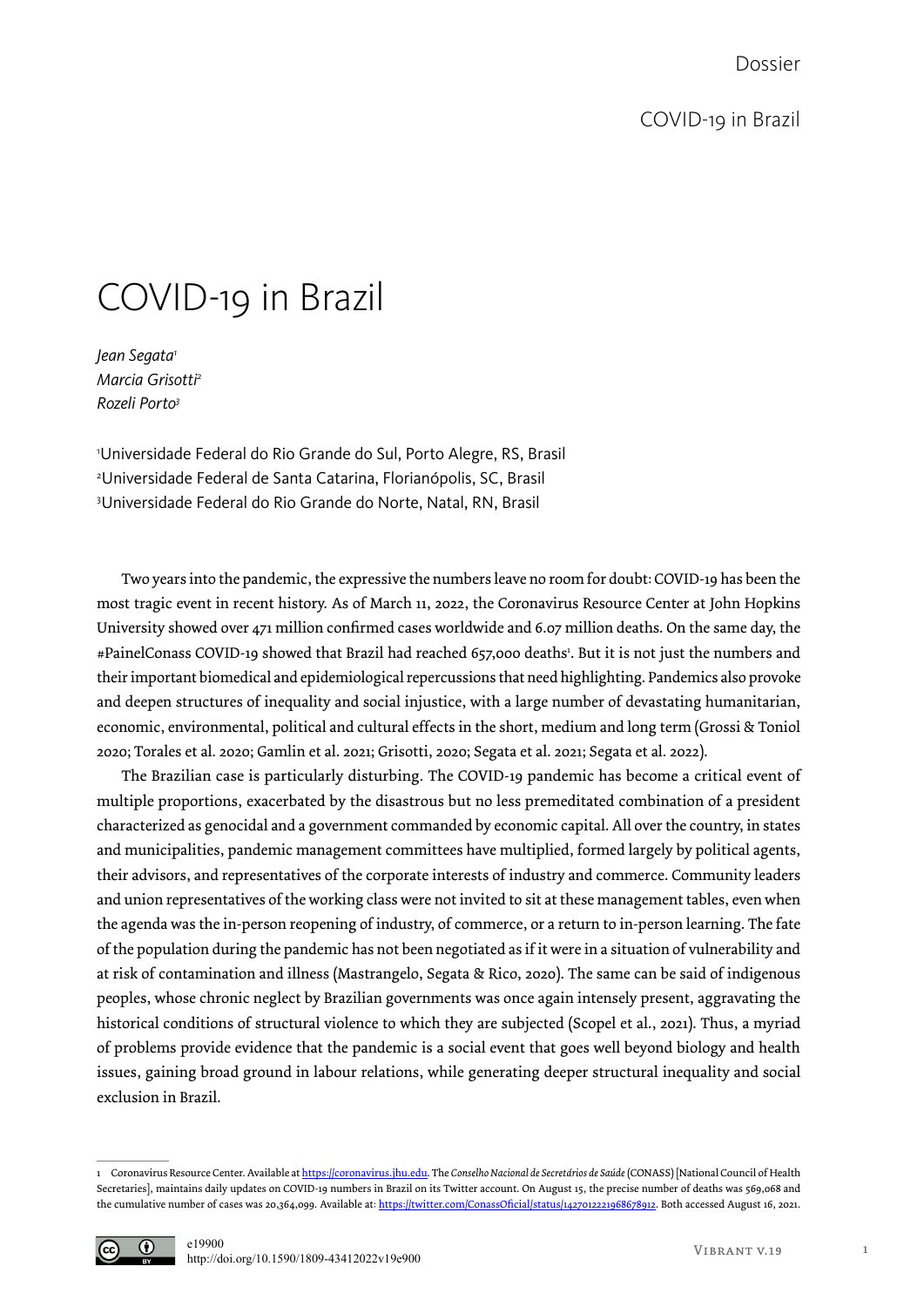Mobilisations on the street and on social networks in defence of the Unified Health System (SUS), the activism of academics who disseminate science, the formation of a consortium of large media outlets to produce secure information, and institutional alliances of public and private entities in Brazil and abroad for the transfer of knowledge and technology to facilitate the production of medicines, vaccines and the development of treatments, have been in positive discord with this scenario of destruction. However, the reactions of political leaders and far-right reactionary groups hinder the consolidation of protection and care measures, while reducing the pandemic to a technocratic war between the virus and the market – to the dilemma of 'life or the economy' – have established an unprecedented attack on human rights in Brazil (Ventura, Aith & Reis, 2021).

This issue of *Vibrant - Virtual Brazilian Anthropology* presents the COVID-19 pandemic in Brazil from different perspectives, themes and fields of anthropological research. The purpose of the works organized here is to highlight the unique forms and effects of the pandemic, producing knowledge that assists in the construction of situated policies for its mitigation.

An accurate understanding of the dynamics of social transformations resulting from the pandemic and the evaluation of actions to contain them are evidence of ethical and human rights implications that merit critical analysis; moreover, the uniqueness of the populations involved, their levels of vulnerability and exposure based on their diversity and their inequality need to be considered. Discourses, materialities and practices not only particularize individual and collective experiences and strategies, but also the risks, vulnerabilities, intensities and consequences of the pandemic (Segata, 2020). Therefore, analyses and responses to the pandemic impel interdisciplinary approaches and intersectoral policies that give pre-eminence to culturally situated knowledge and experiences, including tradition, religiosity, ethnicity, gender, age, labour relations and socioeconomic distinctions, which need to be tensioned at different scales, together with their local and global implications. This becomes evident in the first article of this issue, *Techno-politicizing pandemic scales*, by Moisés Kopper.

Based on the perspective of infrastructure anthropology and socio-technical studies, Kopper explores the multidimensional aspects of the pandemic and draws attention to the scalar dimensions involved in the dissemination and combat of COVID-19. According to the author, the pandemic has been analysed as an urban phenomenon, but dissemination of the virus has affected regions in the vast interior of Brazil, many of which lack the equipment and infrastructure to deal with it. Through analysis of official posts by the municipal government of Picada Café, Rio Grande do Sul, on its Facebook profile, and reactions to them by the residents, along with the application of an online survey among owners and employees of small businesses in two towns in the interior of Rio Grande do Sul, the author shows how the process of interiorisation of COVID-19 culminated in a wide range of political, economic and social negotiations. To achieve this, he investigated the symbiotic relationship between governments and citizens in the digital environment through analysis of, on the one hand, strategies developed by the municipality to combat the virus, such as regulations, indicators, the presentation of numbers, and policies of control and counting cases and victims of COVID-19, and on the other, the ways in which the controversies were translated into technical and moral terms, how local moralities were negotiated, and how the administration and attribution of responsibilities were configured.

In a work that similarly addresses the different scales of the pandemic and its local socio-political implications, the second article of this issue brings to the debate the lived experiences of the residents of the town of São Caetano de Odivelas, in the interior of Pará, in different moments of the pandemic. The town possesses characteristics that are quite different from other regions of the country, particularly regarding the close relationships between family members and neighbours. The article by José Guilherme dos Santos Fernandes, *COVID-19 pandemic in a local town in the Amazon*, shows how COVID-19 is a social phenomenon with important lacunae between the national, universalising norms and local models, values and practices. Through the application of a survey, the author analyses the characteristics of sociability in local towns that contribute to the clinical and epidemiological cases of the COVID-19 pandemic, the political obstacles in controlling the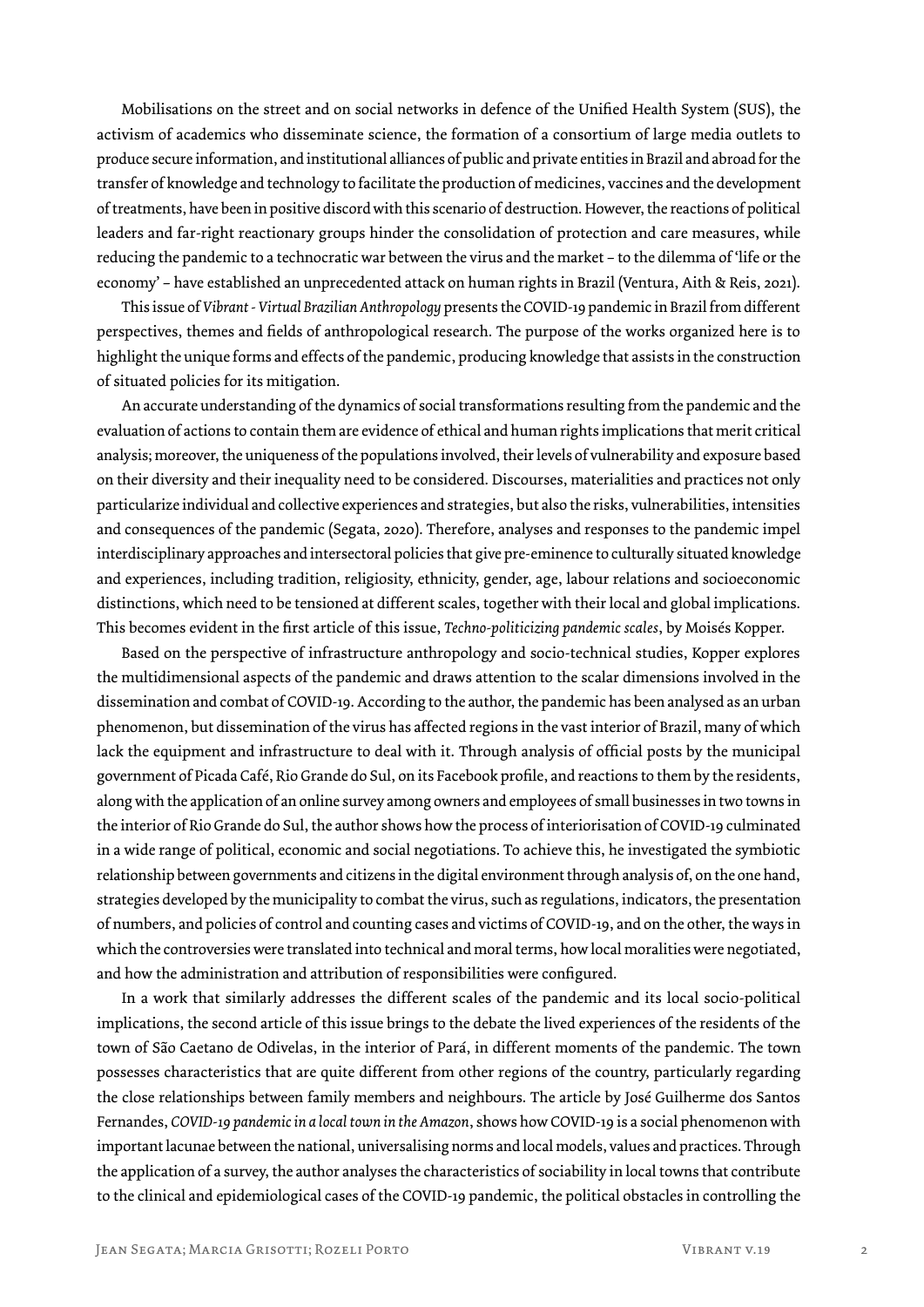disease and measures to minimise the effects of the pandemic. The article emphasises the role of anthropology in understanding the controversies caused when the suspension of social and economic activities causes ambivalent consequences: health protection and economic downturn, and the moralities created concerning 'outsiders' (tourists and non-resident workers), especially when they were included in the official statistics of infected or hospitalised cases. The article also problematises the impact of research in relation to the mistaken use of the survey by local authorities to justify their decree to reopen commercial activities.

Continuing within the sphere of political clashes and mistaken and malicious uses of information, the work of Gabriela Dias Blanco, Eleandra Raquel da Silva Koch and Camila Dellagnese Prates investigate the controversies that emerged during the production of the first vaccine against COVID-19 in Brazil, CoronaVac, and its relation to claims of pre-emptive treatment, evoked by different actors, including the federal government. Through a virtual ethnography of digital documents from government agencies and medical entities, journalistic articles and publications in groups on the social network Facebook, the authors mobilise Bruno Latour's (2005) actornetwork theory to understand how facts and fictions are constructed, and Annemarie Mol's (2002) concept of *enact* to understand how relational practices create realities, and the principle of symmetry to map tensions that relationships generate in the construction of realities. Thus, the article maps the emergence of the CoronaVac vaccine and the groups against it, while presenting a chronology of the political and scientific controversies involved in prescribing chloroquine (and, later, other drugs) as preventive treatments for COVID-19. Next, the authors describe the process of approving the emergency use of the vaccine by ANVISA and end by reflecting on the effects of the controversies involved on the means of controlling the pandemic in Brazil.

In another analytical work, Caetano Sordi, Jean Segata and Bernardo Lewgoy show how the pandemic took shape and intensified under the harmful combination of political and corporate agents, the dismantling of social policies, and historical relations of power and inequalities that actuate together with the virus in the constitution of environments of risk and vulnerability. In their article *COVID-19 and disaster capitalism: 'Passando a boiada' in the Brazilian meat processing chain*, the authors present the social impacts of the pandemic among workers in the meatpacking sector and the labour and environmental issues related to this activity.

Accidents and occupational illness have already provided strong evidence of unsanitary conditions in the meatpacking industry, but the high rates of COVID-19 among its workers showed how much the meat chain enables the circulation of, exposure to, and contamination by the virus. Reports from people who worked even while they were sick with COVID-19 for fear of not providing their families, with imminent cuts in wages due to work absences, show the harmful effects of labour and environmental deregulation that form the performance infrastructure of the agribusiness. This scenario is even more concerning when correlated with the fact that agri-food production in Brazil, particularly meat, increased its yield and exports by approximately 10% in 2020, despite the pandemic: the same year, Brazil once again made international news regarding unsanitary food processing. These elements indicate the development of the sector at the expense of the precarisation of labour relations, including overexposure to the risk of contamination in a sector that notably employs young black people, migrants from Venezuela, Haiti and Senegal, and indigenous peoples from the western territories of the States of Rio Grande do Sul, Santa Catarina and Paraná, under extremely precarious working conditions (Granada et al. 2021; Segata, Beck & Muccillo 2021). Finally, the notion of multi-species health defended by the authors of this article is critical of well-known policies based on One Health, which inevitably echo models extrinsic to local sensitivities, a common practice in the sphere of global health, but also enables us to surmount an historical analytical dichotomy, by comprehending the movement of environmental, animal and human predation on the same plane. According to the authors, social, environmental and health crises are not isolated events; social inequalities, precarious, speciesist, racialised work and the intensive production of unhealthy ecologies that feed emerging pathogens together form a scenario of chronic destruction that exploits and sickens humans, animals and environments. This concerns what Bruno Latour (2017) called *a profound mutation*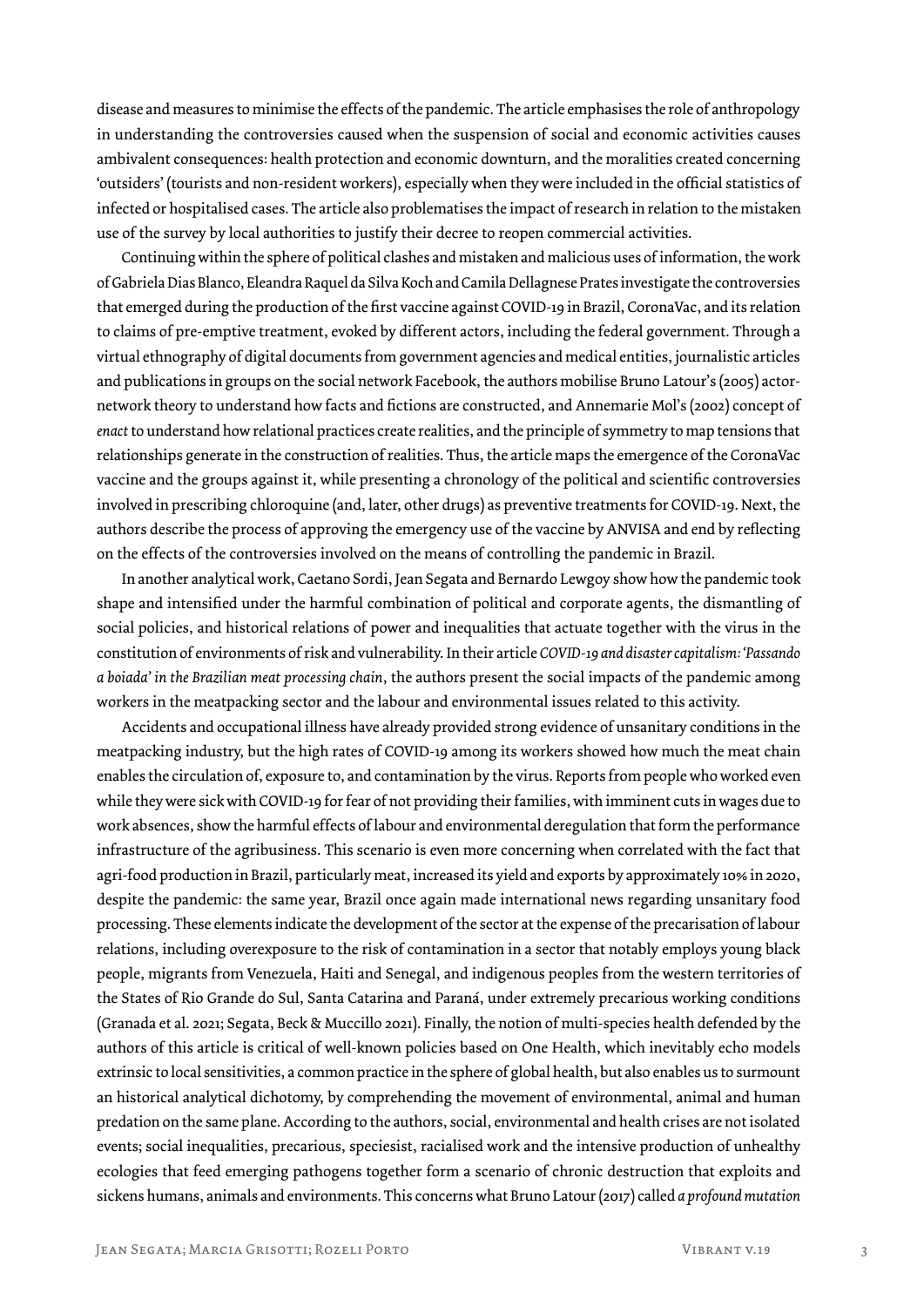*in our relation to the world* – and the authors perceive the COVID-19 pandemic as an evident manifestation of this ongoing catastrophe. Finally, the work of Sordi, Segata and Lewgoy discusses how the impacts of the pandemic on different social groups need to be investigated considering their syndemic characteristics and the forms of structural violence that intensify their effects (Singer & Rilko-Bauer, 2021).

This line of thinking also links up with the sixth article of this issue, by Soraya Fleischer and Júlia Vilela Garcia. From the perspective of studies on care, the article *'Early stimulation' in the scenario of Congenital Zika Virus Syndrome* analyses the adverse and synergistic interaction between diseases and debilitating conditions that are, according to Singer and Rilko-Bauer (2021), promoted or facilitated by social and environmental conditions and forms of frequently hidden structures of inequality, such as poverty, racism and discrimination, which negatively impact the lives and well-being of the affected populations.

Fleisher and Garcia describe three moments that pervaded the Zika virus and COVID-19 epidemics in Brazil: the onset of the epidemic and rehabilitation therapies for children in 2016, the decreasing severity of Zika virus in 2019, and the social isolation imposed due to the novel coronavirus in 2020. Based on these stages, the authors demonstrate the changes, articulations and crises imposed by such epidemic and pandemic scenarios. Therapies situated the zika mothers in the epidemic and legitimised motherhood in the context of disability, such that these women learned to turn to specific health professionals. For them, this was something that was lost during the COVID-19 pandemic, where the space of in-person sociability was replaced, in practice, by the virtual one. Thus, they observe the emergence of numerous questions on the part of mothers and families regarding state power, particularly in relation to the precariousness of public policies and children's care, which brought irreversible consequences for those affected by this panorama of accumulated diseases.

Inspired by the proposition of Didier Fassin (2018) on inequality in the value of lives, the subsequent article by Fernanda Cruz Rifiotis uses other policies on life as an analytical key to understand the impacts of the pandemic among the older adult population. Entitled *Pour d'autres politiques de la vie*, the multiple, unequal event that characterises the COVID-19 pandemic, as experienced by older adult men and women during the pandemic, is subject to analysis that surpasses the common-sense approaches to public health policies through the principle of biolegitimacy (the legitimacy of biological life). In this ethnographic research, mediated by the report of three cases, the author retrieves the biographical dimension of these lives, showing how strategies of agency, networks of interdependence and of technologies constituted new experiences and meanings for understanding aging, in the context of social isolation and the conversion of older adult men and women into risk groups.

It is important to emphasise that older adults are subject to public discourses in which care is transformed into control, associating aging with a lack of autonomy, incapacity and dependence and, thus, contradicting contemporary trends that favour efforts of active, autonomous and independent self-production (Schuch, Víctora & Siqueira, 2021). Research developed by the *Rede COVID-19 Humanidades MCTI* [COVID-19 Humanities MCTI Network], like that which resulted in Rifiotis' article, has shown that aging and the management of hazards associated with COVID-19 infection are better understood when viewed from the relationships between the person, their family and neighbourhood ties, and care networks, more than the exclusively normative character associated with chronological age (Schuch, Víctora & Siqueira, 2020). In these works, a significant modification is also perceived in the family dynamics of living arrangements in the home, carried out to provide active forms of protection against contamination by the virus and the mitigation of risks caused by the pandemic. Homes have become important care infrastructures in the context of health vulnerability caused by the pandemic, revealing the importance of the domestic and family space in the social and political scenario of the pandemic (Schuch, Víctora & Siqueira, 2020; Rede Vírus MCTI 2021). This is a topic that is also highlighted in the eighth article of this issue by Daniela Petti, *Precariousness and inequalities amidst daily uncertainty*.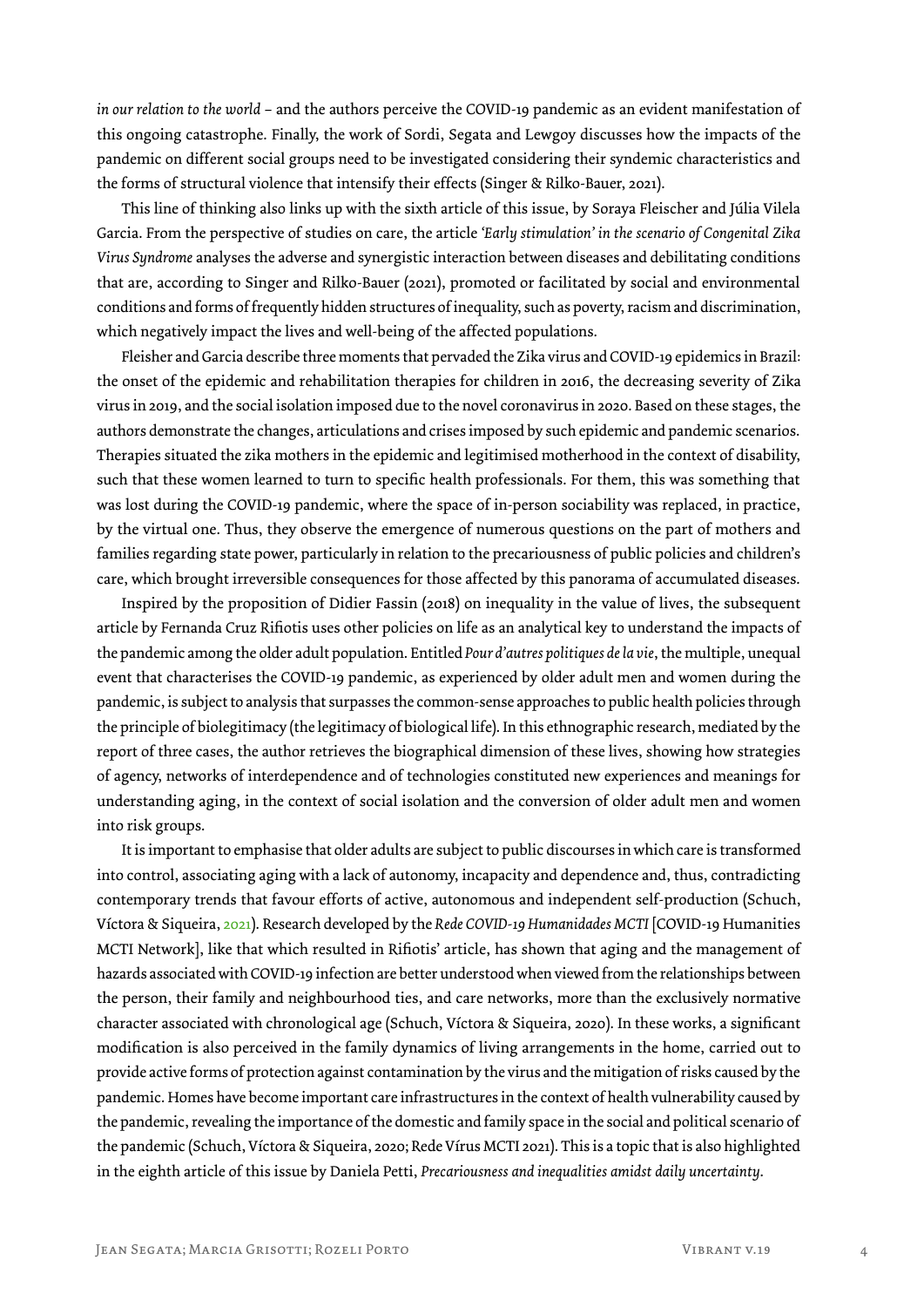Petti addresses the manner in which the production of precariousness and the intersection of inequalities are inscribed in the daily life of Arlinda, a research interlocutor, particularly in relation to her articulations with the state (social benefits), family networks and the neighbourhood. A reflection that, in the present pandemic context, connects to her narratives of hope as a constitutive part of the policy of the valuation and devaluation of life. Among other issues, the author notes that '*O cuidado de si*' [Caring for yourself ] does not depend on how the individuals lead their lives, since people are compelled to face mechanisms of unequal valuation of life once socioeconomic and political dispositions are exposed. She highlights that the implications of the COVID-19 pandemic around the world were quite heterogeneous, due to the fact that social markers of difference, like gender and social class, engender notably precarious bodies. According to Petti, the way in which Arlinda elaborates life in her narratives and practices demonstrates that hope is understood as a way of managing uncertainty in a daily life marked by the continuous production of precariousness.

The next article, *Hunger doesn't wait* by Milena Mateuzi Carmo, also highlights the solidarity networks articulated during the COVID-19 pandemic in peripheral contexts. Carmo reflects on how the pandemic superimposed violence in the peripheries and intensified the economic crisis that was unleashed a few years ago in Brazil. The author thus demonstrates how women are notably affected by state violence, unlike men, especially young, black men, who are mostly direct targets of cases of police violence, homicides and arrests. She observes that when women suffer these losses, they end up taking on the task of care that expands in these locations. In addition, she also explicitly elucidates a context marked not only by the lack of responsibility on the part of the state regarding access to social rights, but also by resistances and struggles that articulate race, gender, class and territory, which have grown in the last decade. To conclude, the author addresses the fundamental role of the women who produce these networks based on their daily experiences marked by care that is not limited to the domestic context, but rather by a gendered practice that produces relationships and struggles, with precariousness and interdependence being recognised and valued in this space.

Closing this issue of Vibrant, the article by Marco Aurélio Máximo Prado, Paula Sandrine Machado, Amana Mattos and Luis Felipe Rios, *Managing risk and sexuality in the COVID-19 context*, highlights important discussion points concerning sexual practices and the management of risk in the current scenario of COVID-19, in order to understand the impact of the pandemic on the sexual experiences of the population. To this end, the authors resume the category 'risk management' in studies on management and health in the context of HIV/AIDS investigations and mounting practices, blending different information in the management of offline sexual encounters in the pandemic context. Based on data originating from semi-structured interviews that form part of the ongoing research entitled SEXVID, they observe that, in Brazil, scientific information on 'risks' and forms of 'protection' are offered to people so that they can 'calculate' the degree of transmissibility of the virus, causing these persons to decide not only for themselves, but also for others. As analysed in the article, beginning with the production of denialist governmental acts, negative interferences are observed in care for the population, not only in the fight against COVID-19, but in general, disseminated throughout different policies on health.

Along broader lines, the set of cases analysed in this issue of Vibrant show us how investment in analysis and responses to the pandemic opens up new fronts not only in the human sciences, but for the population in general, for productive sectors and for the state, since this reflection on health crises is not focused specifically on the technical-biological mechanisms that constitute these events, rather on the relationships and transformations they cause in societies (Keck, 2010). In short, what these works do is to highlight 'forms of knowledge, scientific practices and intervention policies, focusing in particular on the effects of these articulations for certain historically situated subjects' (Fonseca, Rohden & Machado, 2012: 7).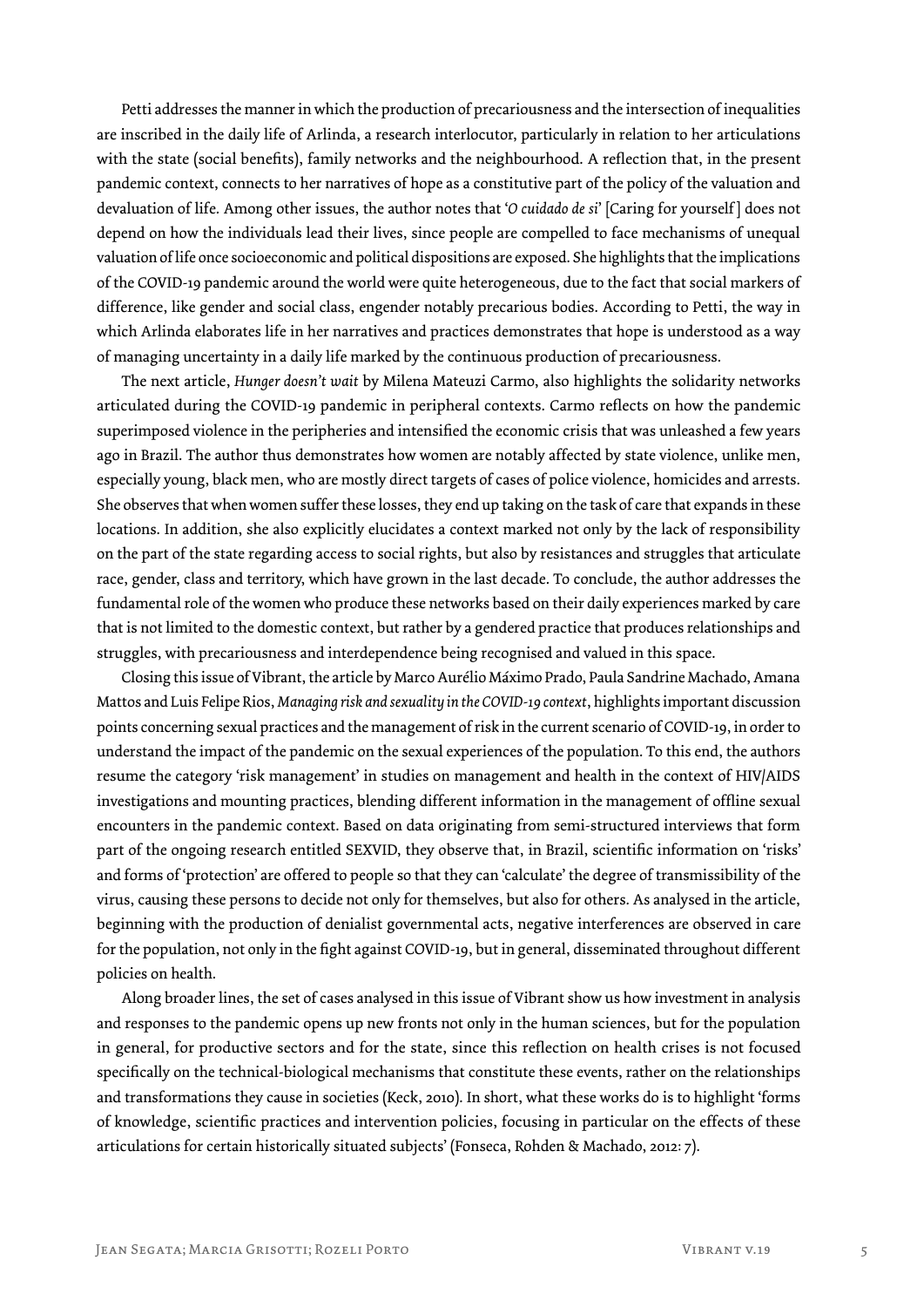In addition, the dynamics of the pandemic analysed in this issue are in line with what Charters and Heitman (2021) claim regarding the manner in which linear narratives of beginning, climax and end are exceeded. Pandemics and epidemics are experienced in cycles of intensity and temporality in which the end – or ends – do not imply the cessation of the circulation of the pathogen and the reduction of contamination and death through immunisation or treatment. Unlike the idealistic hope of 'biological eradication', the end of a catastrophe of this nature depends much more on continuous political, ethical, and social negotiations regarding 'acceptable levels' that are determined to be a 'manageable part of normal life' (Charters & Heitman, 2021). Thus, in this extremely harmful scenario of the (mis)government of the COVID-19 pandemic in Brazil, the question that arises concerns the disparities and social injustices involved in this nebulous, complex and uncertain zone that is often described as 'post-pandemic'. After all, what is an acceptable level of contamination, illness, and death to the point where it becomes a manageable part of normal life? COVID-19 in Brazil is still an open question.

Received: October 13, 2021 Approved: November 21, 2021

Translated by Philip Sidney Pacheco Badiz

## **References**

CHARTERS, Erica; HEITMAN, Kristin. 2021. "How epidemics end". *Centaurus*, 63: 210-224. FASSIN, Didier. 2018. *La Vie : Mode d'emploi critique*. France: Éditions du Seuil. FONSECA, Claudia; ROHDEN, Fabiola & MACHADO, Paula Sandrine (orgs.). 2012. *Ciências na vida: antropologia da ciência em perspectiva*. São Paulo: Terceiro Nome. GAMLIN, Jennie et al. 2021. "Centring a Critical Medical Anthropology of COVID-19 in Global Health discourse". *BMJ Global Health*, 2021(6): e006132. GRANADA, Daniel et al. 2021. "Saúde e migrações: a pandemia de Covid-19 e os trabalhadores imigrantes nos frigoríficos do Sul do Brasil". *Horizontes Antropológicos*, 27(59): 207-226. GRISOTTI, Marcia. 2020. "Pandemia de Covid-19: agenda de pesquisas em contextos de incertezas e contribuições das ciências sociais". *Physis: Revista de Saúde Coletiva*, 30(2): 1-7. GROSSI, Miram; TONIOL, Rodrigo. (ed.). 2020. *Cientistas sociais e o coronavírus*. São Paulo: Anpocs. KECK, Frédéric. 2010. *Un monde grippé*. Paris: Flammarion. LATOUR, Bruno. 2005. *Reassembling the Social: An Introduction to Actor-Network-Theory*. Oxford: Oxford University Press. LATOUR, Bruno. 2017. *Facing Gaia: Eight lectures on the New Climatic Regime*. Cambridge: Polity Press. MASTRANGELO, Andrea; SEGATA, Jean; RICO, Ana. 2020. "COVID-19 en Améfrica Ladina: desigualdad social y pandemia". *AVÁ* ,37: 1851-1694. MOL, Annemarie. 2002. *The body multiple: ontology in medical practice.* Durham, NC and London: Duke University Press. REDE VÍRUS MCTI. 2021. "Informe 03 - Rede Covid-19 Humanidades MCTI", 10 de junho de 2021. Available at: https://www.gov.br/mcti/pt-br/coronavirus/informes-rede-covid-19-humanidades-mcti/informe-3